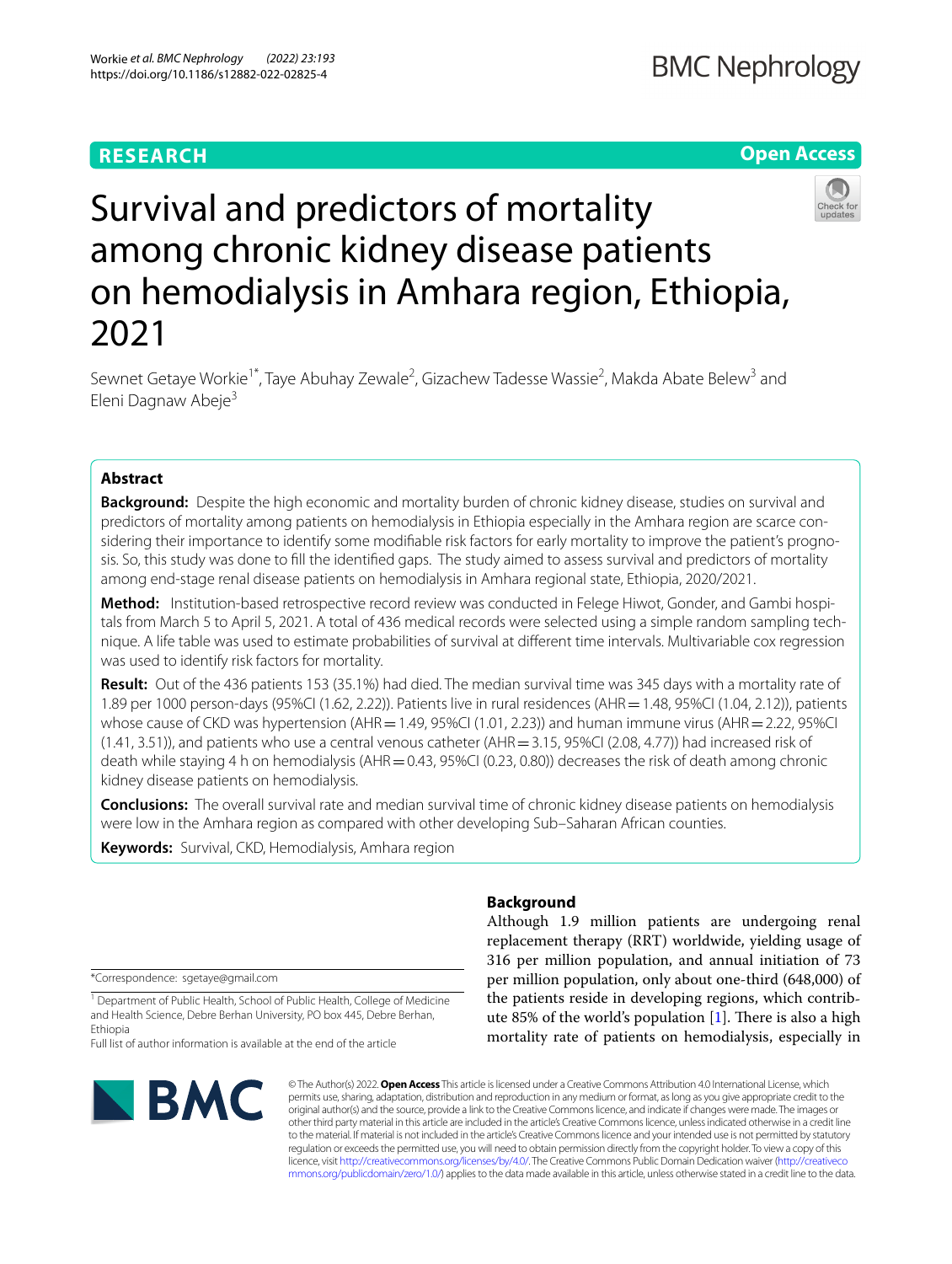the frst 3 months after initiation of dialysis with annual mortality around 9% per year and with a 5-year survival of 40–50% [\[2\]](#page-7-1).

In many developing countries, there is a shortage of renal replacement services which causes an estimated 2.3–7.1 million premature deaths [\[3](#page-7-2)]. African patients with ESRD have the lowest access to RRT with only 9–16% being treated; in central and eastern Africa, the treatment rate is estimated to be as low as  $1-3\%$  $1-3\%$  $1-3\%$  [3, [4\]](#page-7-3).

Despite the establishment of renal registries and publication of data about RRT, there is a lack of countrywide publication in many African countries due to sustainability issues [\[5](#page-7-4)]. Consequently, less is known about initial survival or the risk factors which cause early mortality in dialysis patients. However, mortality during the frst 90 days remains high, and modifcations might be made during this critical period to impact not only early survival but also possibly long-term survival of patients on dialysis  $[6, 7]$  $[6, 7]$  $[6, 7]$  $[6, 7]$ .

Ethiopia like other developing countries struggles with a double burden of communicable and non-communicable diseases that contributes to the growing burden of ESRD, so there is a limitation of resources to address RRT to all patients who require it  $[8-10]$  $[8-10]$ . Since the first private dialysis center was opened in the early 2000s and the frst public unit in 2013 dialysis is considered to be a service for the rich  $[10, 11]$  $[10, 11]$  $[10, 11]$  $[10, 11]$  $[10, 11]$ . The current Ethiopian health care system is structured into a three-tier system namely primary, secondary and tertiary level health care. Hemodialysis service is given at tertiary level health care and the main source to cover the expenses of the service is out of pocket money of the patients [\[10\]](#page-7-8).

Inaccessibility of dialysis centers and fnancial constraints were the main reasons for delayed initiation of hemodialysis and frequent discontinuation in the country [[10,](#page-7-8) [12](#page-7-10)]. Frequent breakdown of machines, electric power fuctuation, and lack of fltered water were also the main reasons for reduced sessions per week and reduced duration of hemodialysis per session from the standard [[12\]](#page-7-10). In addition to the limited access to the service, quality is also compromised due to the limitation of duration and frequency of treatment, and the restriction of publicly funded dialysis for patients eligible for transplantation  $[10]$  $[10]$ . The cost of hemodialysis treatment among end-stage renal disease patients at the tertiary hospitals of Addis Ababa city and the Amhara region shows that the annual cost of the hemodialysis treatment was ETB 121,089.27 (\$4466.59) per patient per year [[13\]](#page-7-11).

In Ethiopia, many prevalence studies on CKD have been done and show the increasing burden of the disease but only a few studies have been done to understand survival rates and predictors of mortality among CKD patients on hemodialysis  $[14–17]$  $[14–17]$ . The previous studies were conducted using relatively small sample size and single dialysis unit. In Amhara regional state there were no previous studies done on the same topic to date.

There are two governmental and one non-governmental hemodialysis center in the region namely; Felege Hiwot, the university of Gondar teaching referral hospitals, and Gambi teaching hospital. The Hospitals give service to nearly 800 patients. Felege Hiwot comprehensive specialized hospital and Gambi private teaching hospitals are found in Bahir Dar city. Gambi teaching hospital started hemodialysis service in 2014 while Felege Hiwot comprehensive specialized hospital started in 2015. University of Gondar teaching hospital is found in Gondar town, northwestern Ethiopia. The hospital provides inpatient and outpatient medical services in several departments. The hospital started hemodialysis service in 2017 [[18\]](#page-7-14).

The study was done to fill the identified gaps using multiple dialysis units to efectively assess the survival status and predictors of mortality among CKD patients on hemodialysis in Amhara region, Ethiopia.

#### **Methods and materials**

An institution-based retrospective follow-up study was conducted among chronic kidney disease patients who undergo hemodialysis from March 1, 2016, to March 1, 2021, in the region. The medical record numbers of the patients from Felege Hiwot (385 medical records), Ghambi (200 medical records), and Gonder hospitals  $(215 \text{ medical records})$  were retrieved. Then by merging the registered medical numbers to create a sampling frame of 800 medical records, the 436 computer-generated random records were selected.

The dependent variable of the study is event i.e., death at time t (event = 1 and censored = 0) and the independent variables include socio-demographic factors, clinical factors, possible etiology of CKD, and presence of comorbidity.

The information available on the eligible patients' medical records was collected using a data extraction tool prepared by adapting from diferent works of literature  $[14–17]$  $[14–17]$  $[14–17]$ . The selected charts of CKD patients on hemodialysis between March 01, 2016, to March 01, 2021, at Felege Hiwot, Gondar, and Gambi hospitals were retrieved and then reviewed. Baseline data of the patients were taken from the charts. Death certifcates were extracted from the hospital registries by the patient's medical record number. For those patients whose outcomes were not registered, it was confrmed using a phone call to their close family members.

In the current study censored means patients whose status was unknown (lost to follow-up), patients who did not develop the outcome of interest (death) until March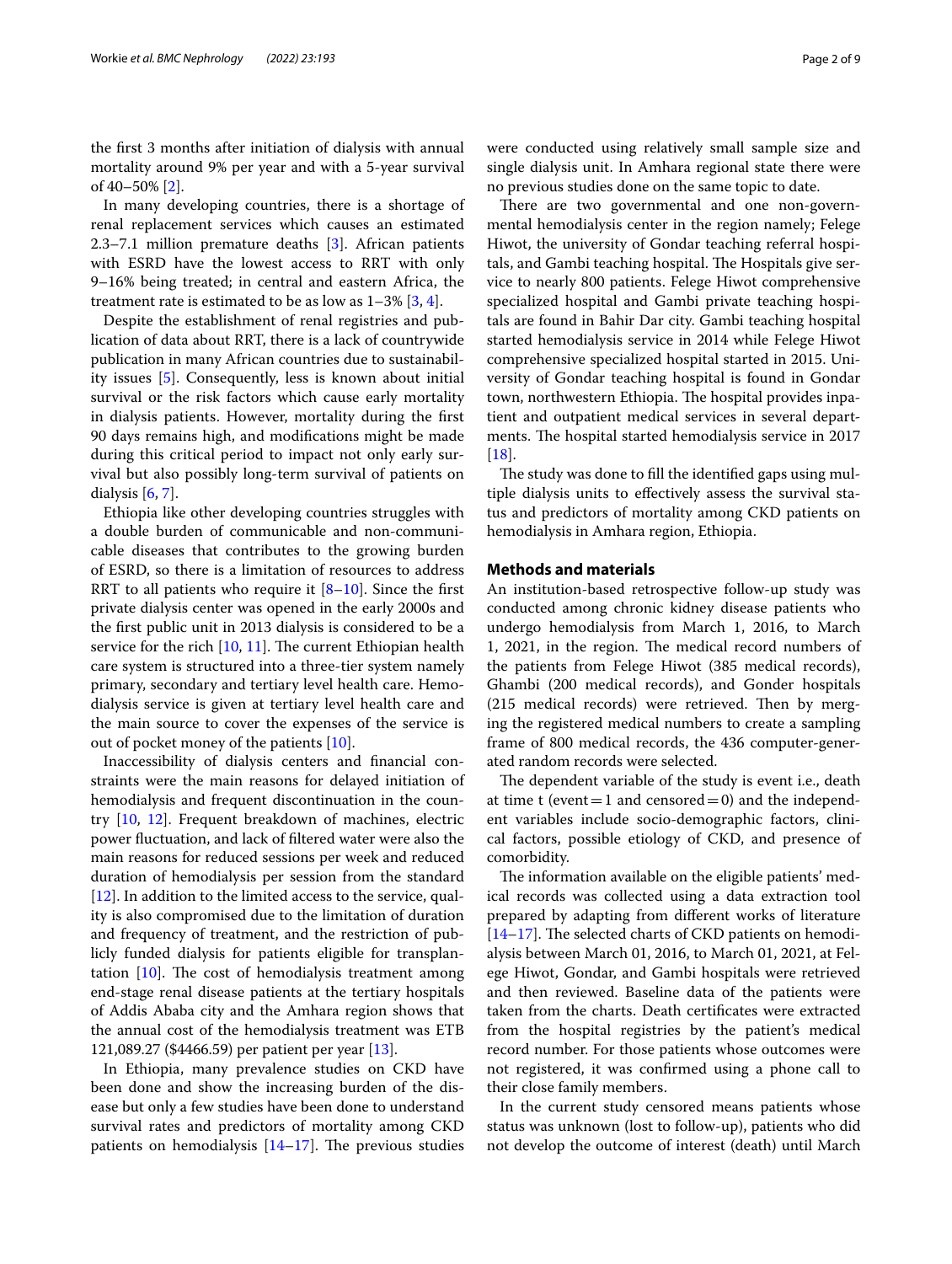01/2021, those patients transferred or referred to other health institutions, and patients who died with an accident (e.g., car accidents). The event is the death of CKD patients on hemodialysis. The follow-up period was the time from the beginning of the study (March 01/ 2016) to an event, the end of the study (March 01/2021), or loss of contact or withdrawal from the study.

## **Data processing and analysis**

After the data collection, the collected data were entered into Epi data version 3.1 and then exported to STATA<sup>™</sup> 14.1 for data cleaning and analysis. The life table was used to estimate probabilities of survival after initiation of hemodialysis at diferent time intervals and the cumulative probability of survival for each year. Kaplan Meier survival curves were used to compare the survival diferences among categories of the variables.

Before running the Cox Proportional hazard regression model, the proportional hazard assumption was checked using global goodness of ft based on Schoenfeld residual, and variables having a *P*-value > 0.05 were considered as fulfilling the assumption. The *p*-value for the global test was 0.5661, and each predictor variable had a *p*-value greater than 0.05.

To identify potential predictors of mortality of ESRD patients on hemodialysis bi-variable Cox proportional regression model was ftted for each explanatory variable. Those having a  $P$  value less than 0.25 in the bivariable analysis were included in the multivariable Cox proportional hazard regression model in the multivariable analysis. Variables having a *P* value less than 0.05 with 95% CI was considered signifcant predictors of time to death and an adjusted hazard ratio was used to show the strength of association between each predictor variable and the outcome variable. Finally, the result of the study was presented using text, tables, and graphs.

#### **Results**

#### **Socio‑demographic characteristics of the patients**

Among 436 patients who participate in the study, the median age was 45 years (IQR 55 – 35 years). The number of male participants was 268 (61.5%). More than half of the participants live in urban residences 282 (64.7%). Most of the patients 365 (83.7%) had no family history of CKD (Table [1\)](#page-2-0).

## **Etiology of end‑stage renal diseases**

Among 436 ESRD patients who were on hemodialysis, the primary causes of chronic kidney disease were 225(51.6%) hypertension, 130(29.8%) diabetes, 137(31.4%) glomerulonephritis, 31(7.1%) polycystic kidney disease, 47(10.8%) HIV and 35(8.0%) of the patients due to unknown causes as shown in Table [2](#page-3-0).

<span id="page-2-0"></span>

| on hemodialysis in Amhara regional state, Ethiopia, 2016-21<br>$(n=436)$ |  |  | Table 1 Sociodemographic characteristics of CKD patients |  |  |
|--------------------------------------------------------------------------|--|--|----------------------------------------------------------|--|--|
|                                                                          |  |  |                                                          |  |  |

| Variable categories |        | Frequency | Percent (%) |
|---------------------|--------|-----------|-------------|
| Gender              | Female | 168       | 38.5        |
|                     | Male   | 268       | 61.5        |
| Residence           | Urban  | 282       | 64.7        |
|                     | Rural  | 154       | 35.3        |
| Family history      | No.    | 365       | 83.7        |
|                     | Yes    | 71        | 16.3        |

#### **Presence of comorbidity**

Among the 436 patients, 396(90.8%) had comorbidity. The leading comorbidity was hypertension 313(80.3%) followed by anemia 245(62.8%) and diabetes 112(28.7%) (Table [3\)](#page-3-1).

#### **Clinical characteristics of the patients**

Among the 436 patients, 221(50.7%) used arteriovenous fistula, the other  $171$  (39.2%) and  $44(10.1%)$  use a central venous catheter and arteriovenous graft respectively as their vascular access. About 331(75.9%) patients undergo hemodialysis twice, 73(16.7%) three times, and 32(7.3%) once per week. Regarding the duration of hemodialysis per session 378(86.7%) spend 4 h, 35(8.0%) for three and half hours and 23(5.3%) spend 3 h on hemodialysis per session (Table [4](#page-3-2)).

#### **Survival outcomes of ESRD patients on hemodialysis**

Among 436 patients who were included in the study 153 (35.1%) (95%CI (30.7, 39.7)) had died during the 5 years follow-up time with a median survival time of 345 days (95%CI (278, 419)). The 436 patients contributed 80,774 person-days to the follow up making the incidence rate of death 1.89 (95%CI (1.61, 2.21)) per 1000 person-days.

The survival probability of the patients at three months was 85.46% (95%CI (81.61, 88.57)), and at 1 year it was 49.58% (95%CI (42.13, 56.58)) as shown in Table [5.](#page-4-0)

The overall Kaplan-Meier survival curve also shows a steep decrease in the survival rate of CKD patients on hemodialysis in the frst 540 days (where the highest number of deaths occurs), then the curve becomes steady until 720 days and it steadily declines afterward as shown in Fig. [1](#page-4-1).

## **Predictors of mortality among end‑stage renal disease patients on hemodialysis**

Variables that had a *P*-value<0.25 in the bivariable cox regression were residence, CKD secondary to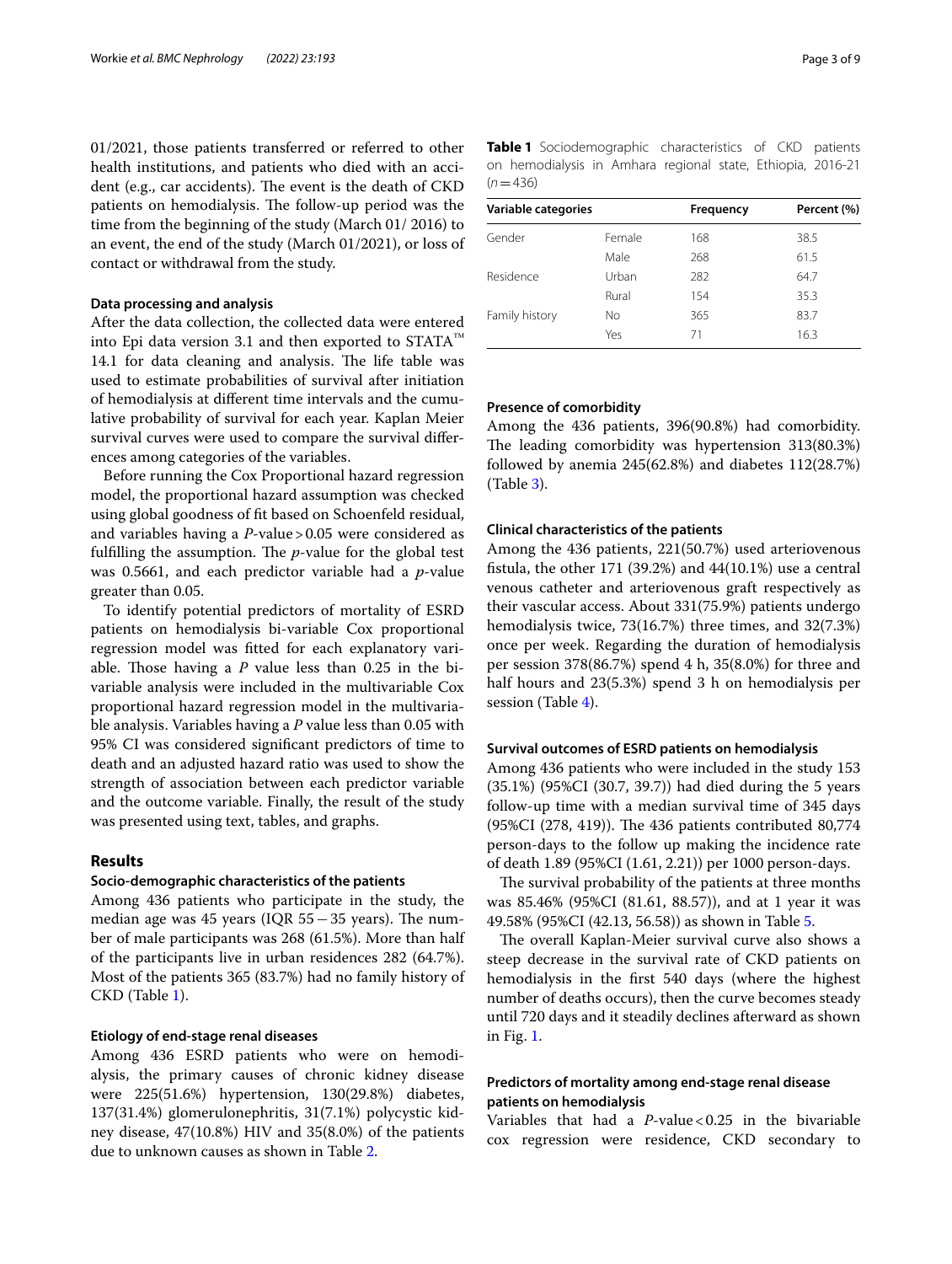**Variable categories Frequency Percent (%)** causes of end stage renal disease **Diabetes mellitus** 130 **130** 29.8 Hypertension 51.6 Glomerulonephritis 31.4 Polycystic kidney disease 31 31 7.1 HIV 10.8 Unknown/Idiopathic 35 8.0

<span id="page-3-0"></span>**Table 2** Primary causes of end stage renal disease among patients on hemodialysis Amhara regional state, Ethiopia,2016-21 (*n*=436)

Total will not add up to 436 or 100% as multiple responses were possible

<span id="page-3-1"></span>**Table 3** Types of comorbidities among ESRD patients on hemodialysis in Amhara regional state, Ethiopia, 2016-21 (*n*=396)

| Variable categories                   |                             | Frequency | Percent (%) |
|---------------------------------------|-----------------------------|-----------|-------------|
| Comorbid diseases among ESRD patients | Anemia                      | 245       | 62.8        |
|                                       | Myocardial Infarction       | 27        | 6.9         |
|                                       | Congestive heart failure    | 104       | 26.7        |
|                                       | Hypertension                | 313       | 80.3        |
|                                       | <b>Diabetes</b>             | 112       | 28.7        |
|                                       | <b>HIV/AIDS</b>             | 60        | 15.4        |
|                                       | Cerebrovascular disease     | 23        | 5.9         |
|                                       | Cancer                      | 13        | 3.3         |
|                                       | Peripheral vascular disease | 21        | 5.4         |
|                                       | Infection                   | 13        | 3.3         |

The result will not add up to 396 or 100% as multiple responses were possible

<span id="page-3-2"></span>**Table 4** Types of vascular access among ESRD patients on hemodialysis in Amhara regional state, Ethiopia, 2016-21  $(n=436)$ 

| Variable categories      |                 | Frequency (percent) |
|--------------------------|-----------------|---------------------|
| Vascular access          | Fistula         | 221 (50.7%)         |
|                          | Catheter        | 171 (39.2%)         |
|                          | Graft           | 44 (10.1%)          |
| Frequency per week       | Once            | 32 (7.3%)           |
|                          | Twice           | 331 (75.9%)         |
|                          | Three times     | 73 (16.7%)          |
| Duration per session     | $<$ 3 h.        | 23 (5.3%)           |
|                          | 3 and 1/2 hours | 35 (8.0%)           |
|                          | 4 h             | 378 (86.7%)         |
| Adequacy                 | $<$ 1.2 kt/v    | 74 (17.0%)          |
|                          | $>1.2$ kt/v     | 362 (83.0%)         |
| <b>Blood transfusion</b> | No              | 272 (62.4%)         |
|                          | Yes             | 164 (37.6%)         |
| Medication               | No.             | 75 (17.2%)          |
|                          | Yes             | 361 (82.8%)         |

hypertension, CKD secondary to glomerulonephritis, CKD secondary to HIV, vascular access, frequency of dialysis per week, duration of dialysis per session, adequacy of dialysis, and age of the patients.

The proportional hazard assumption was checked statistically using the global goodness-of-ft test using Schoenfeld residuals. The proportional hazard assumption was fulflled with a global test *P*-value of 0.5661. The assumption was also checked for each predictor with minimum and maximum *p* values of 0.0825 and 0.8873 respectively (Table [6](#page-5-0)).

Among the variables which were included in the multivariable Cox proportional hazard model fve variables, residence, hypertension as a cause of CKD, HIV as a cause of CKD, central venous catheter, and 4 h of duration of dialysis per session were signifcantly (*P*-value < 0.05) associated with mortality among ESRD patients on hemodialysis after adjusting for the other variables.

The risk of mortality among patients who live in rural residences was 1.48 times (95%CI (1.04, 2.12)) higher than patients who live in urban residences. The risk of death was 1.49 times (95%CI (1.01, 2.23)) higher among patients with ESRD secondary to hypertension than patients with other causes. Those patients with ESRD secondary to HIV had 2.22 times (95%CI (1.41, 3.51)) higher risk of mortality than patients with other causes of ESRD. Patients who used central venous catheters had 3.15 times (95%CI (2.08, 4.77))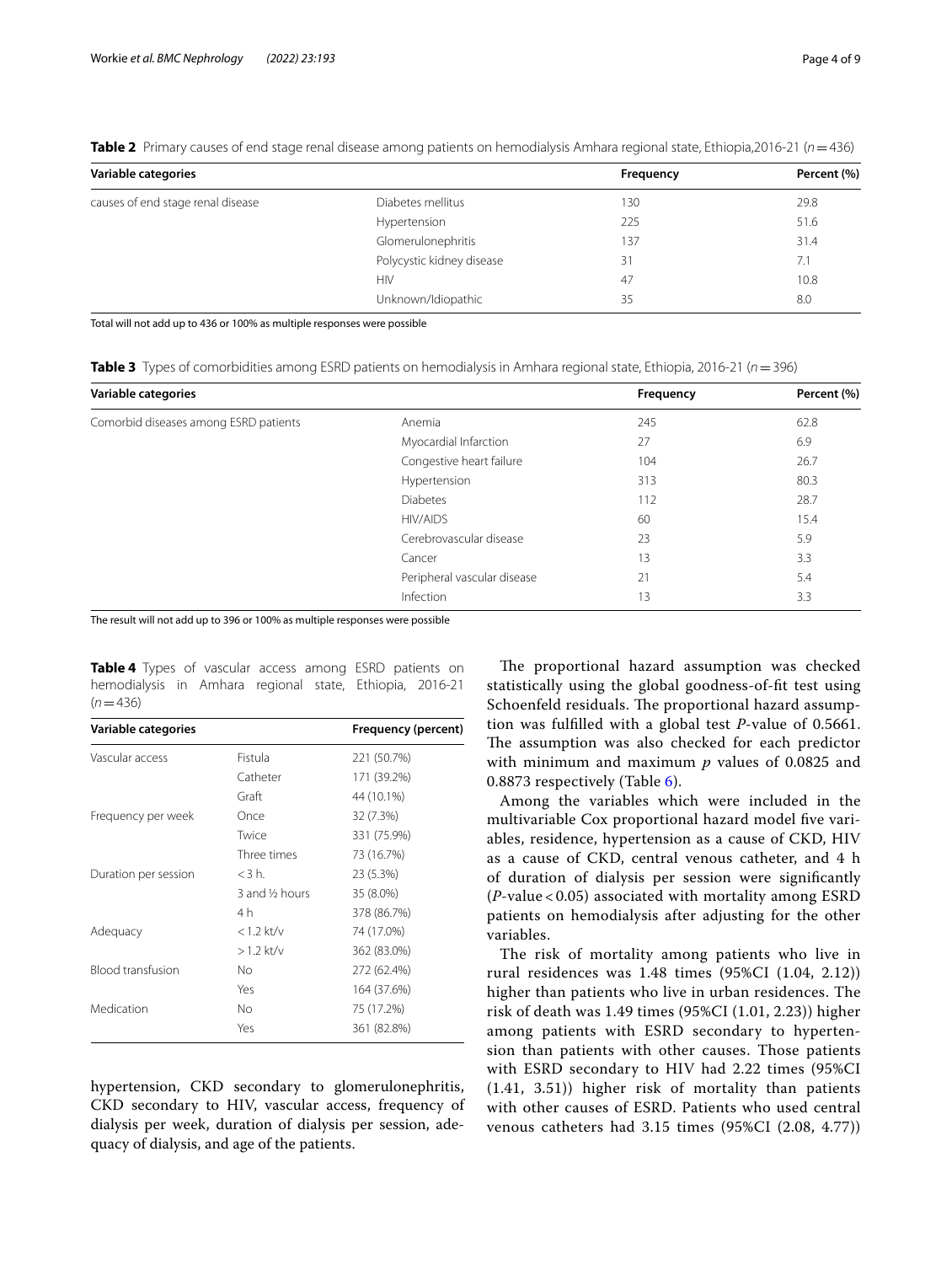| Interval        | Beg.<br>Total  | <b>Deaths</b>  | Lost           | Survival | Std.<br>Error | [95% Conf. Int.] |
|-----------------|----------------|----------------|----------------|----------|---------------|------------------|
| $[0 - 90]$      | 436            | 58             | 74             | 0.8546   | 0.0176        | 0.82, 0.89       |
| $[90 - 180]$    | 304            | 34             | 102            | 0.7398   | 0.0239        | 0.69, 0.78       |
| $[180 - 270]$   | 168            | 25             | 54             | 0.6086   | 0.0308        | 0.54, 0.67       |
| $[270 - 360]$   | 89             | 14             | 27             | 0.4958   | 0.0370        | 0.42, 0.56       |
| $[360 - 450]$   | 48             | 7              | 16             | 0.4090   | 0.0427        | 0.32, 0.49       |
| $[450 - 540]$   | 25             | 8              | 2              | 0.2727   | 0.0486        | 0.18, 0.37       |
| $[540 - 630]$   | 15             | $\mathbf{0}$   | $\overline{4}$ | 0.2727   | 0.0486        | 0.18, 0.37       |
| $[630 - 720]$   | 11             | 0              | $\overline{2}$ | 0.2727   | 0.0486        | 0.18, 0.37       |
| $[720 - 810]$   | 9              | $\overline{2}$ | $\overline{2}$ | 0.2045   | 0.0554        | 0.11, 0.32       |
| $[810 - 900]$   | 5              | $\overline{2}$ | $\Omega$       | 0.1227   | 0.0558        | 0.04, 0.25       |
| $[900 - 990]$   | 3              |                | 0              | 0.0818   | 0.0500        | 0.02, 0.21       |
| $[990 - 1080]$  | $\overline{2}$ |                | $\Omega$       | 0.0409   | 0.0382        | 0.003, 0.16      |
| $[1530 - 1620]$ |                |                | 0              | 0.0000   |               |                  |

<span id="page-4-0"></span>

|  |  | Table 5 Survival probability of ESRD patients on hemodialysis with 90 days interval in Amhara regional state, Ethiopia, 2016-21 |  |
|--|--|---------------------------------------------------------------------------------------------------------------------------------|--|
|  |  |                                                                                                                                 |  |



<span id="page-4-1"></span>higher risk of death than those patients who use arteriovenous fistula as their vascular access.

The risk of mortality among patients who stayed 4 h on hemodialysis decreased by 57% (95%CI (0.23, 0.80)) than those patients who stay 3 h on hemodialysis per session (Table [7](#page-6-0)).

## **Discussion**

Overall, this study shows that the overall survival proportion of ESRD patients on hemodialysis was 64.9% which was lower than that of the studies done in Ethio-pia Adama, Saint Gabrial, and Ayider [\[15](#page-7-15)–[17\]](#page-7-13). This result might be due to the inclusion of ESRD patients who were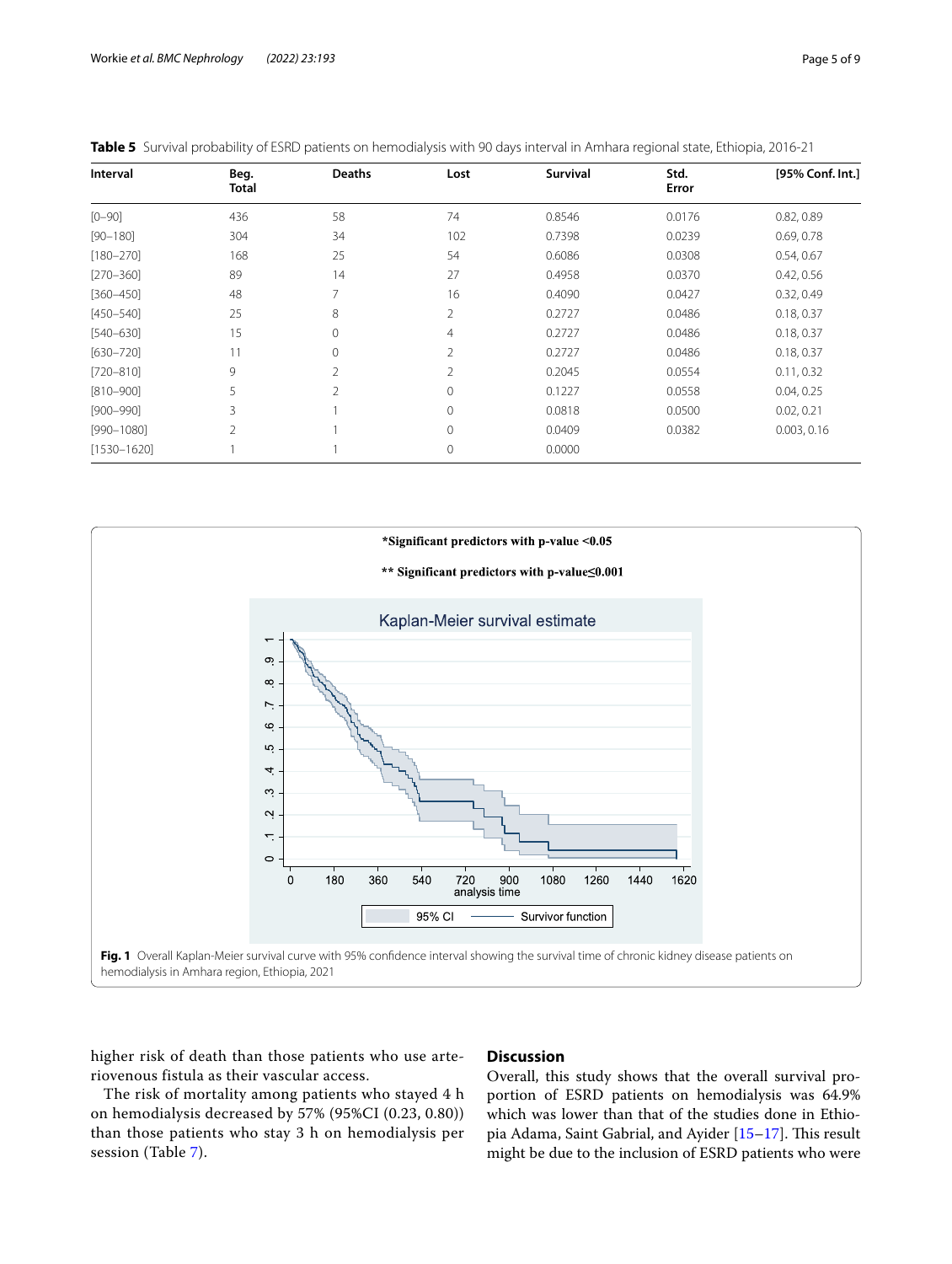<span id="page-5-0"></span>**Table 6** Proportional hazard assumption output table of the variables included in the multivariable analysis among ESRD patients on hemodialysis in Amhara regional state, Ethiopia, 2016-21

| Variable categories  |                 | Rho        | chi <sub>2</sub> | Df | Prob > chi2 |  |
|----------------------|-----------------|------------|------------------|----|-------------|--|
| Residence            | Urban           |            |                  | 1  | 0.8780      |  |
|                      | Rural           | 0.01153    | 0.02             | 1  |             |  |
| Hypertension         | No              |            |                  | 1  |             |  |
|                      | Yes             | $-0.11380$ | 3.02             | 1  | 0.0825      |  |
| Glomerulonephritis   | No              |            |                  | 1  |             |  |
|                      | Yes             | 0.01305    | 0.02             | 1  | 0.8873      |  |
| <b>HIV</b>           | <b>No</b>       |            |                  | 1  |             |  |
|                      | Yes             | $-0.07261$ | 0.83             | 1  | 0.3457      |  |
| Vascular access      | Fistula         |            |                  | 1  |             |  |
|                      | Catheter        | $-0.06690$ | 0.73             | 1  | 0.3932      |  |
|                      | Graft           | 0.05156    | 0.48             | 1  | 0.4895      |  |
| Frequency per week   | Once            |            |                  | 1  |             |  |
|                      | Twice           | 0.01067    | 0.02             | 1  | 0.8889      |  |
|                      | three times     | 0.05077    | 0.43             | 1  | 0.5125      |  |
| Duration per session | $<$ 3 h.        |            |                  | 1  |             |  |
|                      | 3 and 1/2 Hrs.  | 0.02628    | 0.11             | 1  | 0.7349      |  |
|                      | 4 h             | 0.01825    | 0.05             | 1  | 0.8237      |  |
| Adequacy             | $<$ 1.2 kt/ $<$ |            |                  | 1  |             |  |
|                      | $>1.2$ kt/v     | 0.08118    | 1.52             | 1  | 0.2170      |  |
| Age                  |                 | 0.12260    | 2.53             | 1  | 0.1115      |  |
| global test          |                 |            | 10.57            | 12 | 0.5661      |  |

on hemodialysis in the frst three months of hemodialysis in the current study [[19\]](#page-7-16).

The result was also lower than studies done in England, Scotland, the United Kingdom, India, and South Africa  $[20-23]$  $[20-23]$  $[20-23]$ . The low survival rate of the study is likely attributed to late presentation, frequent dialysis discontinuation, suboptimum dialysis quality, poor quality of care before referral, fnancial constraints, and the lack of national screening and management programs for ESRD in most of sub-Saharan Africa including Ethiopia [[24,](#page-7-19) [25](#page-7-20)].

Even though, the median survival time of the study was 345 days which was consistent with the study conducted in Ayider, the incidence of death in the current study was 1.89 per 1000 person-days which was higher than studies conducted in Ethiopia, Ayider comprehensive specialized hospital and Ghana  $[7, 15]$  $[7, 15]$  $[7, 15]$  $[7, 15]$ . This result might be explained by the relatively longer follow-up time of the current study [[19,](#page-7-16) [21](#page-7-21)].

On the other hand, the median survival time was higher than in a study conducted at Black lion hospital  $[14]$  $[14]$ . This result might be due to the time difference between the studies and improved hemodialysis service quality and increased access to hemodialysis in Ethiopia throughout the years [[18](#page-7-14)].

The risk of mortality among patients who live in rural residences was 1.48 times higher than their counterparts which were in agreement with a study conducted in the United States  $[26]$  $[26]$  $[26]$ . The high mortality among rural residents might be attributed to distance from the dialysis centers, less afordability, low accessibility, low knowledge about ESRD management due to decreased access to health education, and high susceptibility to infections from their day to day activities among patients from rural residents when compared with patients who live in urban residents [\[27\]](#page-7-23).

The risk of death was 1.49 times higher among patients with ESRD secondary to hypertension than patients with no hypertension. The result was in line with studies conducted in China, Korea, Cameron, and the United States [[28–](#page-7-24)[31\]](#page-7-25). Reduced compliance, side efects, and fnancial costs among hypertensive patients might impact hemodialysis efectiveness, systolic blood pressure, and diastolic blood pressure along with traditional risk factors for cardiovascular disease, which are associated with end-organ damage, including vascular stifness and mortality of patients on dialysis [[32\]](#page-8-0).

Patients whose primary cause of nephropathy was HIV had 2.22 times increased risk of mortality than those patients with a primary cause other than HIV. This result was consistent with a study conducted in Ethiopia, Ayider hospital  $[15]$  $[15]$ . This similarity might be attributed to the compromised immune status of HIV-positive patients and the use of vascular access diferent from AVF, since they are easily susceptible to vascular site infection, bacteremia, and opportunistic infections [[33,](#page-8-1) [34](#page-8-2)].

Patients who used central venous catheters had 3.15 times more risk of death than those patients who use arteriovenous fistula as their vascular access. The result was supported by studies done in Tehran, Japan, Madrid, and Birmingham  $[35-38]$  $[35-38]$  $[35-38]$ . This result might implicate that patients with vascular access to central venous catheters were commonly prone to prolonged hospitalizations, and complications due to serious invasive infections [[39](#page-8-5)].

This study shows that, compared with patients who stay 3 h on hemodialysis per session, staying 4 h on hemodialysis decreases the risk of mortality by 57%, which is consistent with studies conducted in Washington, Australia, New Zealand, and Saint Gebrial [[17](#page-7-13), [40](#page-8-6)[–42](#page-8-7)]. This might be due to a shorter duration of hemodialysis being more likely to result in complications, increased hospitalizations, and increased mortality [\[43\]](#page-8-8).

The main limitation of the study was that it does not address socioeconomic factors (such as the income of the patients) that might afect the survival of the patients and that might also be a possible confounder. Since the factors that afect the mortality of patients who were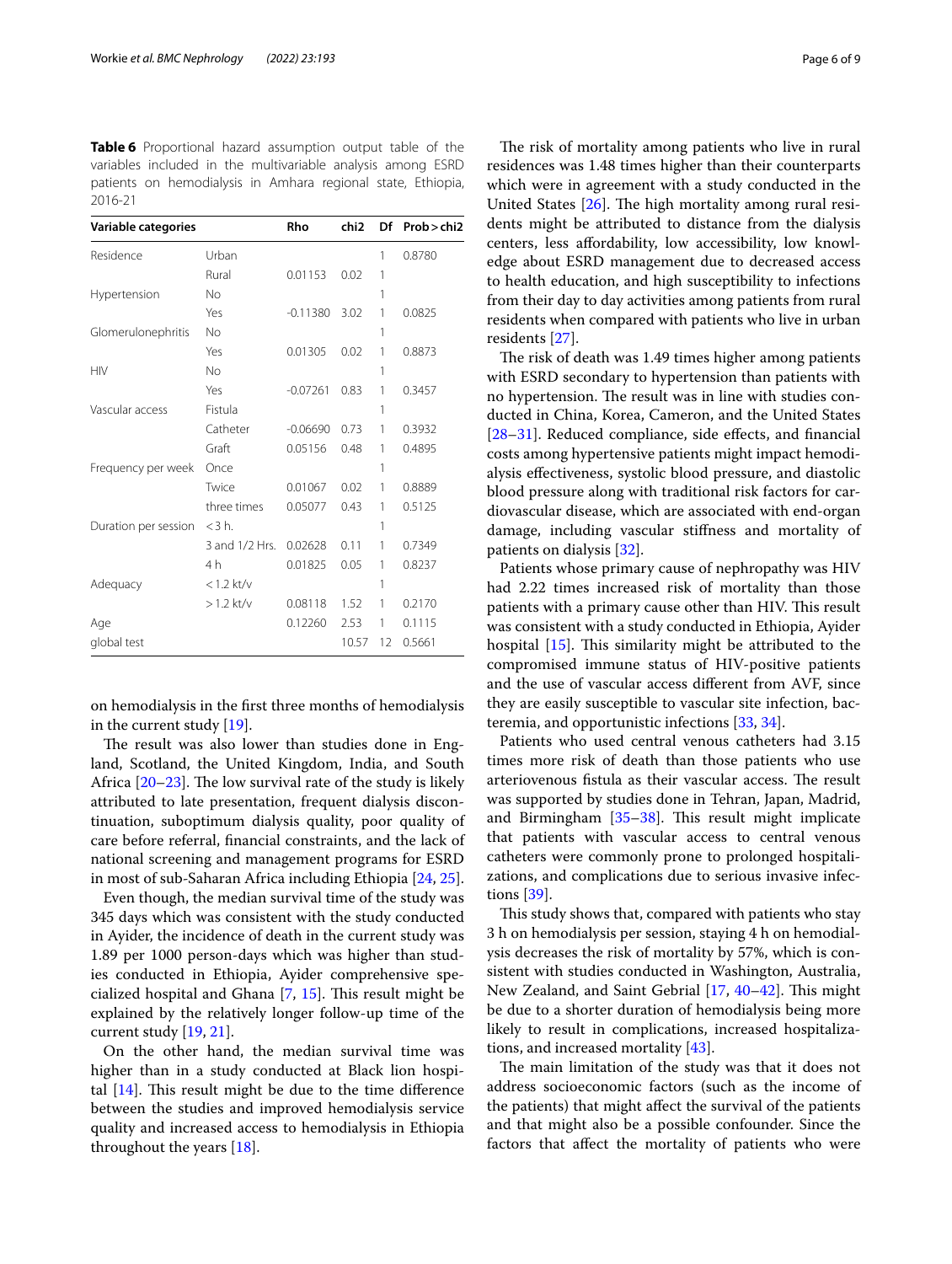<span id="page-6-0"></span>

|  |  | Table 7 Results from bivariable and multivariable Cox proportional hazard model analysis of ESRD patients on hemodialysis in |  |  |  |  |  |  |
|--|--|------------------------------------------------------------------------------------------------------------------------------|--|--|--|--|--|--|
|  |  | Amhara regional state, Ethiopia, 2016-21 (n = 436)                                                                           |  |  |  |  |  |  |

| Variable categories  |                 | <b>Status</b> |          | CHR (95% CI)      | AHR (95% CI)          |  |
|----------------------|-----------------|---------------|----------|-------------------|-----------------------|--|
|                      |                 | Death         | Censored |                   |                       |  |
| Residence            | Urban           | 90            | 192      |                   |                       |  |
|                      | Rural           | 63            | 91       | 1.67(1.20, 2.31)  | $1.48(1.04, 2.12)*$   |  |
| Hypertension         | <b>No</b>       | 81            | 130      |                   |                       |  |
|                      | Yes             | 72            | 153      | 0.76(0.55, 1.05)  | $1.49(1.01, 2.23)*$   |  |
| Glomerulonephritis   | No              | 102           | 197      |                   | 1                     |  |
|                      | Yes             | 51            | 86       | 1.39 (0.99, 1.95) | 1.09(0.72, 1.65)      |  |
| <b>HIV</b>           | Yes             | 123           | 266      |                   |                       |  |
|                      | <b>No</b>       | 30            | 17       | 2.12 (1.41, 3.15) | $2.22(1.41, 3.51)$ ** |  |
| Vascular access      | Fistula         | 61            | 160      |                   |                       |  |
|                      | Catheter        | 76            | 95       | 3.16(2.21, 4.51)  | $3.15(2.08, 4.77)$ ** |  |
|                      | Graft           | 16            | 28       | 2.02 (1.15, 3.56) | 1.66(0.88, 3.13)      |  |
| Frequency per week   | Once            | 14            | 18       |                   |                       |  |
|                      | Twice           | 105           | 226      | 0.56(0.32, 0.97)  | 0.68(0.37, 1.26)      |  |
|                      | three times     | 34            | 39       | 1.15(0.61, 2.15)  | 1.11(0.57, 2.14)      |  |
| Duration per session | $<$ 3 h.        | 14            | 9        |                   |                       |  |
|                      | 3&1/2 Hrs.      | 13            | 22       | 0.57(0.26, 1.20)  | 0.57(0.26, 1.26)      |  |
|                      | 4h              | 126           | 252      | 0.35(0.20, 0.62)  | 0.43 (0.23, 0.80) $*$ |  |
| Adequacy             | $<$ 1.2 kt/ $v$ | 33            | 41       |                   |                       |  |
|                      | $>1.2$ kt/v     | 120           | 242      | 0.58(0.39, 0.86)  | 1.37(0.83, 2.27)      |  |
| Age                  |                 |               |          | 1.01 (1.00, 1.02) | 1.01 (0.99, 1.02)     |  |

\*Signifcant predictors with *p*-value<0.05

\*\* Signifcant predictors with *p*-value≤0.001

on hemodialysis were not fully included because of the incompleteness of the records, the associations observed in the study might be potentially confounded by underlying factors.

### **Conclusions**

There was a significantly high mortality rate and relatively lower median survival time of chronic kidney disease patients on hemodialysis when compared to middle- and high-income countries. The highest mortality occurred during the frst three months after the initiation of hemodialysis. Hence Ethiopian ministry of health shall work towards addressing hemodialysis services for patients who live in rural residences and has low socioeconomic status.

Researchers should consider conducting a prospective follow-up study triangulated with qualitative data to address the behavioral characteristics, socioeconomic status, and body mass index of the patients.

#### Abbreviations

AHR: Adjusted Hazard Ratio; AVF: Arteriovenous Fistula; BDU: Bahir Dar University; CKD: Chronic Kidney Disease; CVC: Central Venous Catheter; CVD: Cardio Vascular Disease; ESRD: End-Stage Renal Disease; FHCSH: Felege Hiwot Comprehensive Specialized Hospital; GFR: Glomerular Filtration Rate; HIVAN:

Human Immune Virus Associated Nephropathy; RRT: Renal Replacement Therapy.

#### **Acknowledgements**

My deepest gratitude goes to Felege Hiwot, Gambi, and Gondar comprehensive specialized hospital health professionals in the dialysis unit for providing the information I needed without hesitation. Finally, my heartfelt acknowledgment would be for my data collectors for their commitment and cooperation. And I would like to thank Bahir Dar University for fnancially sponsoring the study.

#### **Authors' contributions**

The authors participated starting from proposal development, data collection, data entry and analysis, result writeup and interpretation, and manuscript preparation. All authors read and approved the fnal manuscript.

#### **Funding**

The main source of funds for the study is Bahir Dar University.

#### **Availability of data and materials**

The datasets used and/or analyzed during the current study are available from the corresponding author on reasonable request. The datasets generated during and analyzed during the current study are not publicly available because the hospitals do not permit the researchers to share the datasets publicly.

#### **Declarations**

#### **Ethics approval and consent to participate**

 Ethical clearance was obtained from Bahir Dar University College of medicine and health science Institutional Review Board (IRB) before data collection. A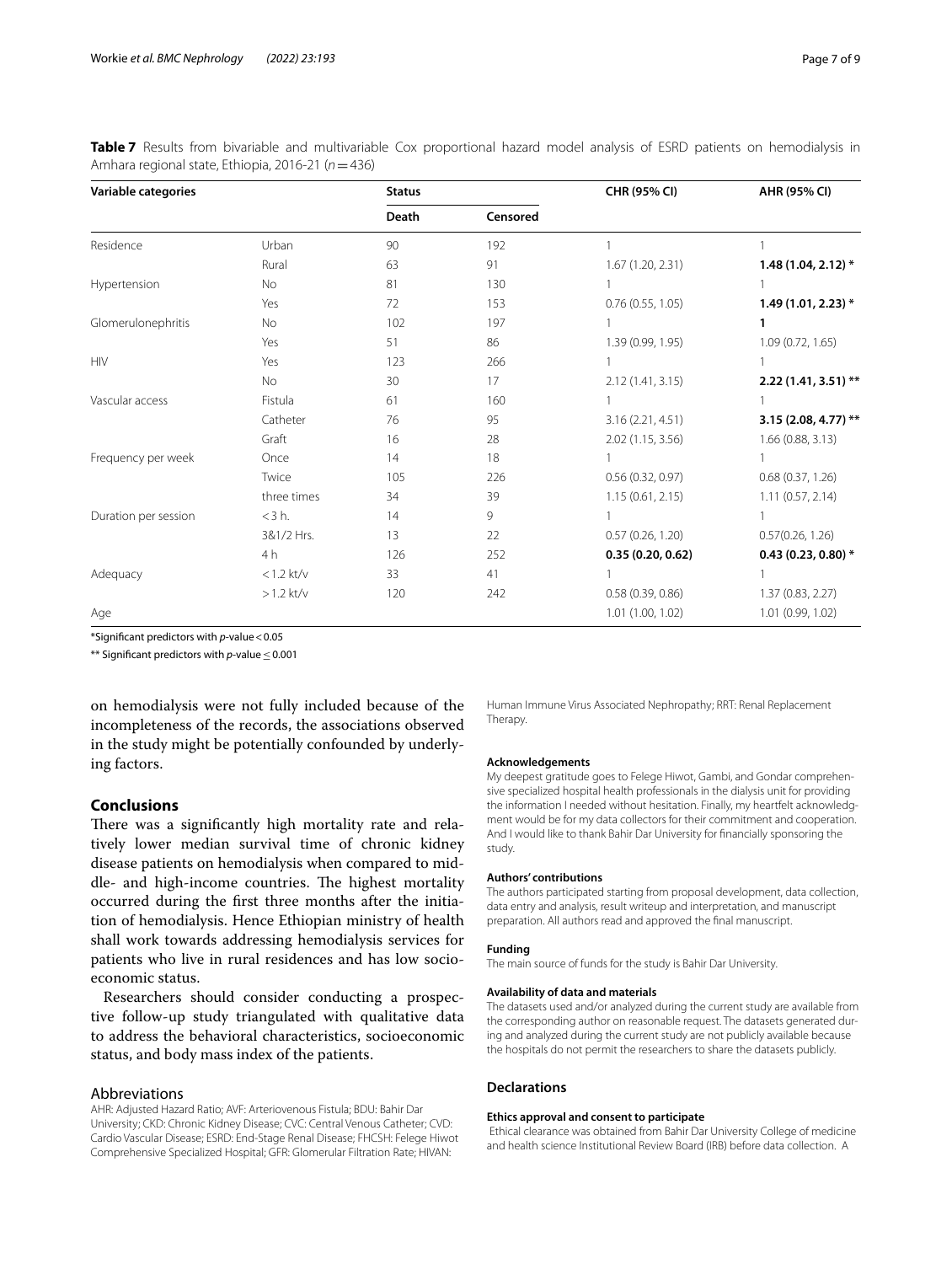letter of cooperation was written for Felege Hiwot, Gonder comprehensive specialized hospital, and Gambi teaching hospital management unit.Since only secondary data were utilized for the study, there was no direct contact with the patients, and a phone call to confrm the patient's outcome was made to their close families. Bahir Dar University College of medicine and health science Institutional Review Board (IRB) approved the use of patient medical records and confrmed the outcome of the patients using a phone call with the permission of the hospitals with a letter written on February 26, 2021, with a protocol number of 082/2021. Since most of the patients could not be accessed (lost to follow-up or dead) to take informed consent from the patients, the consent was taken from their family members, and for those patients who were on follow-up during the study, informed consent was obtained.

Confdentiality of the information was secured throughout the study by excluding names and patient record numbers as identifcation in the data extraction form and the data were used only for the proposed study. The data for this retrospective follow-up were collected following the Declaration of Helsinki. I confrm that all methods were performed per the relevant guidelines and regulations by including a statement in the "ethics approval and consent to participate" section under 'Declarations' to this efect.

#### **Consent for publication**

Not applicable.

#### **Competing interests**

The authors declare that they have no competing interests.

#### **Author details**

<sup>1</sup> Department of Public Health, School of Public Health, College of Medicine and Health Science, Debre Berhan University, PO box 445, Debre Berhan, Ethiopia. <sup>2</sup> Department of Epidemiology and Biostatistics, School of Public Health, College of Medicine and Health Science, Bahir Dar University, PO box 79, Bahir Dar, Ethiopia. <sup>3</sup> Department of Nursing, School of Nursing and Midwifery, College of Medicine and Health Science, Debre Berhan University, PO box 445, Debre Berhan, Ethiopia.

## Received: 14 December 2021 Accepted: 17 May 2022

#### **References**

- <span id="page-7-0"></span>1. Anand S, Bitton A, Gaziano T. The gap between estimated incidence of end-stage renal disease and use of therapy. PLoS One. 2013;8(8):e72860.
- <span id="page-7-1"></span>2. Dr. A. What are Survival Rates for Patients on Dialysis? Renal Fellow Network. September 19, 2018.
- <span id="page-7-2"></span>3. Liyanage T, Ninomiya T, Jha V, Neal B, Patrice HM, Okpechi I, et al. Worldwide access to treatment for end-stage kidney disease: a systematic review. Lancet. 2015;385(9981):1975–82.
- <span id="page-7-3"></span>Xie Y, Bowe B, Mokdad AH, Xian H, Yan Y, Li T, et al. Analysis of the Global Burden of Disease study highlights the global, regional, and national trends of chronic kidney disease epidemiology from 1990 to 2016. Kidney Int. 2018;94(3):567–81.
- <span id="page-7-4"></span>5. Davids MR, Eastwood JB, Selwood NH, Arogundade FA, Ashuntantang G, Benghanem Gharbi M, et al. A renal registry for Africa: frst steps. Clin Kidney J. 2016;9(1):162–7.
- <span id="page-7-5"></span>6. McQuillan R, Trpeski L, Fenton S, Lok CE. Modifable Risk Factors for Early Mortality on Hemodialysis. Int J Nephrol. 2012;2012:435736.
- <span id="page-7-6"></span>7. Eghan BA, AMOAKO-ATTA K, Kankam CA, NSIAH‐ASARE A. Survival pattern of hemodialysis patients in Kumasi, Ghana: a summary of forty patients initiated on hemodialysis at a new hemodialysis unit. Hemodialysis Int. 2009;13(4):467–71.
- <span id="page-7-7"></span>8. Moeller S, Gioberge S, Brown G. ESRD patients in 2001: global overview of patients, treatment modalities and development trends. Nephrol Dialysis Transplant. 2002;17(12):2071–6.
- 9. Girum T, Mesfin D, Bedewi J, Shewangizaw M. The burden of noncommunicable diseases in Ethiopia, 2000–2016: analysis of evidence from global burden of disease study 2016 and global health estimates 2016. Int J Chronic Dis. 2020;2020.
- <span id="page-7-8"></span>10. Paltiel O, Berhe E, Aberha AH, Tequare MH, Balabanova D. A public–private partnership for dialysis provision in Ethiopia: a model for high-cost care in low-resource settings. Health Policy Plan. 2020;35(9):1262–7.
- <span id="page-7-9"></span>11. Shimels T, Bilal AI. Hemodialysis or transplantation for Ethiopia: a cost utility analysis. AABSc. 2019;2(1):1–10.
- <span id="page-7-10"></span>12. Tadesse H, Gutema H, Wasihun Y, Dagne S, Menber Y, Petrucka P, et al. Lived Experiences of Patients with Chronic Kidney Disease Receiving Hemodialysis in Felege Hiwot Comprehensive Specialized Hospital, Northwest Ethiopia. Int J Nephrol. 2021;2021.
- <span id="page-7-11"></span>13. Kassa DA, Mekonnen S, Kebede A, Haile TG. Cost of Hemodialysis Treatment and Associated Factors Among End-Stage Renal Disease Patients at the Tertiary Hospitals of Addis Ababa City and Amhara Region, Ethiopia. Clinicoeconomics Outcomes Res. CEOR. 2020;12:399.
- <span id="page-7-12"></span>14. Shibiru T, Gudina EK, Habte B, Deribew A, Agonafer T. Survival patterns of patients on maintenance hemodialysis for end stage renal disease in Ethiopia: summary of 91 cases. BMC Nephrol. 2013;14(1):127.
- <span id="page-7-15"></span>15. Belachew AB, Mohammed AN, Kahsay AB. Determinants of Survival among Hemodialysis Patients at Ayder Comprehensive Specialized Hospital, Tigray, North Ethiopia: A Retrospective Cohort Study. Research & Reviews. J Oncol Hematol. 2019;7(3):22 – 9.
- 16. Hussein M, Muleta G, Seyoum D, Kife D, Bedada D. Survival Analysis of Patients with End Stage Renal Disease the Case of Adama Hospital, Ethiopia. Clin Med Res. 2017;6(6):201.
- <span id="page-7-13"></span>17. Mequanent Wale M, Birahan KA, Chekole DM, Derso EA (2020) Determinants of Overall Survival of Kidney Failure for Patients receiving Dialysis in Saint Geberial General Hospital, Addis Ababa, Ethiopia. J Kidney 6:180.
- <span id="page-7-14"></span>18. Bekele M. Historical Milestones of Renal Replacement Therapy in Ethiopia. Ethiopian Med J. 2020.
- <span id="page-7-16"></span>19. Jardine T, Wong E, Steenkamp R, Caskey FJ, Davids MR. Survival of South African patients on renal replacement therapy. Clin Kidney J. 2020;13(5):782–90.
- <span id="page-7-17"></span>20. UK Renal Registry 21st Annual Report – Data to 31/12/2017. Bristol UU, 2019.
- <span id="page-7-21"></span>21. Davids MR, Jardine T, Marais N, Jacobs JC, Sebastian S. south African renal registry Annual report 2018. Afr J Nephrol. 2020;23(1):185–96.
- 22. Halle MP, Takongue C, Kengne AP, Kaze FF, Ngu KB. Epidemiological profle of patients with end stage renal disease in a referral hospital in Cameroon. BMC Nephrol. 2015;16(1):59.
- <span id="page-7-18"></span>23. Chandrashekar A, Ramakrishnan S, Rangarajan D. Survival analysis of patients on maintenance hemodialysis. Indian J Nephrol. 2014;24(4):206– 13 PubMed PMID: 25097332. Pubmed Central PMCID: PMC4119332. Epub 2014/08/07. eng.
- <span id="page-7-19"></span>24. Kaze FF, Ashuntantang G, Kengne AP, Hassan A, Halle MP, Muna W. Acute hemodialysis complications in end-stage renal disease patients: The burden and implications for the under‐resourced S ub‐S aharan A frican health systems. Hemodialysis Int. 2012;16(4):526–31.
- <span id="page-7-20"></span>25. Ashuntantang G, Osafo C, Olowu WA, Arogundade F, Niang A, Porter J, et al. Outcomes in adults and children with end-stage kidney disease requiring dialysis in sub-Saharan Africa: a systematic review. Lancet Global Health. 2017;5(4):e408–17.
- <span id="page-7-22"></span>26. Maripuri S, Arbogast P, Ikizler TA, Cavanaugh KL. Rural and micropolitan residence and mortality in patients on dialysis. Clin J Am Soc Nephrol. 2012;7(7):1121–9. PubMed PMID: 22516293. Epub 04/19. eng.
- <span id="page-7-23"></span>27. Muiru AN, Charlebois ED, Balzer LB, Kwarisiima D, Elly A, Black D, et al. The epidemiology of chronic kidney disease (CKD) in rural East Africa: A population-based study. PLOS ONE. 2020;15(3):e0229649. PubMed PMID: pub.1125396054.
- <span id="page-7-24"></span>28. Yao X, Lei W, Shi N, Lin W, Du X, Zhang P, et al. Impact of initial dialysis modality on the survival of patients with ESRD in eastern China: a propensity-matched study. BMC Nephrol. 2020;21(1):1–10.
- 29. Halle MP, Ashuntantang G, Kaze FF, Takongue C, Kengne A-P. Fatal outcomes among patients on maintenance haemodialysis in sub-Saharan Africa: a 10-year audit from the Douala General Hospital in Cameroon. BMC Nephrol. 2016;17(1):1–9.
- 30. Mathew A, Obi Y, Rhee CM, Chen JL, Shah G, Lau W-L, et al. Treatment frequency and mortality among incident hemodialysis patients in the United States comparing incremental with standard and more frequent dialysis. Kidney Int. 2016;90(5):1071–9.
- <span id="page-7-25"></span>31. van Manen JG, van Dijk PC, Stel VS, Dekker FW, Clèries M, Conte F, et al. Confounding effect of comorbidity in survival studies in patients on renal replacement therapy. Nephrol Dialysis Transplant. 2007;22(1):187–95.